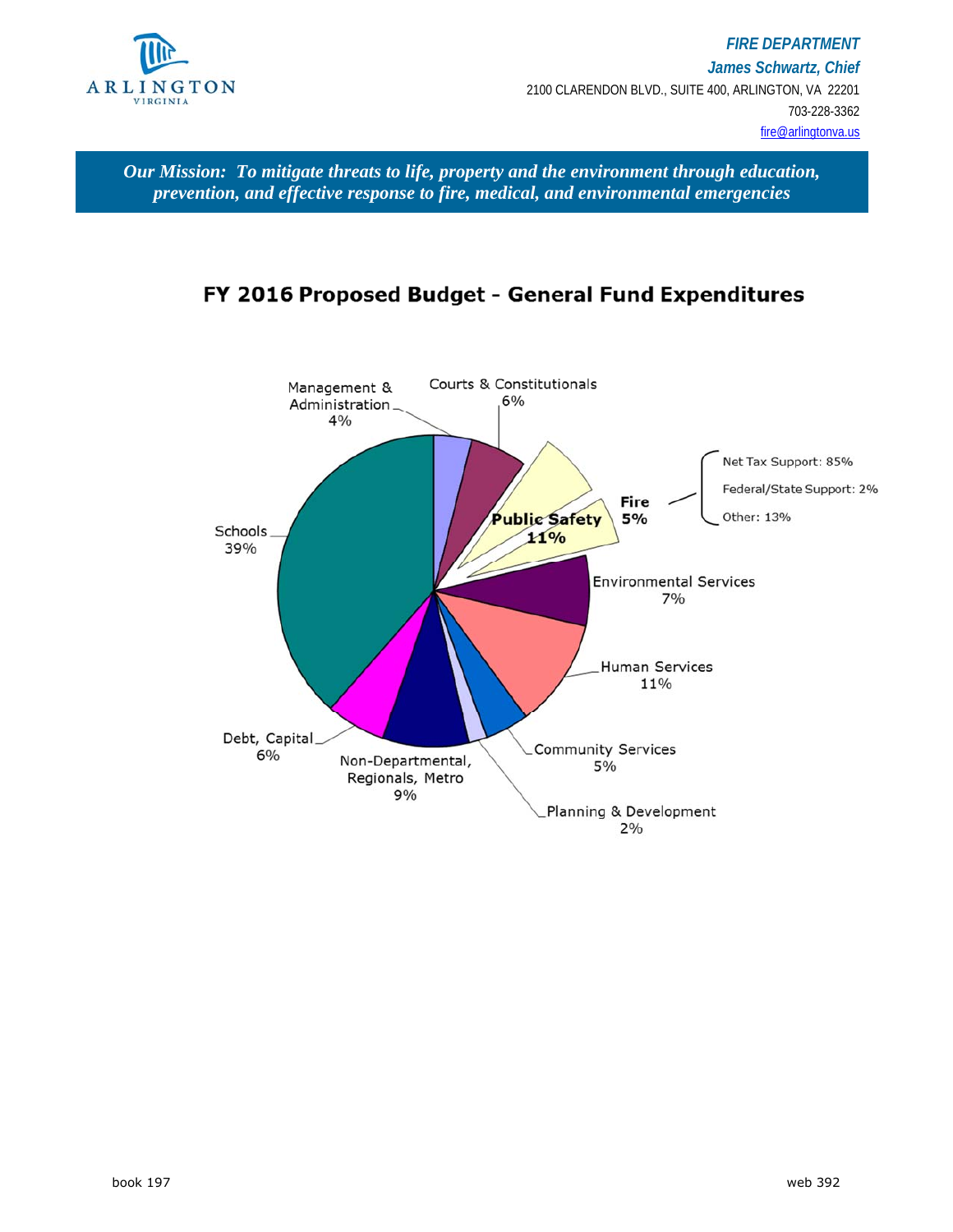# **LINES OF BUSINESS**



# **SIGNIFICANT BUDGET CHANGES**

The FY 2016 proposed expenditure budget for the Fire Department is \$55,292,174, a three percent increase from the FY 2015 adopted budget. The budget reflects:

- Personnel increases due to employee step increases and an increase in the County's cost for employee health insurance, offset by adjustments to retirement contributions based on current actuarial projections. In addition, the Fire Department has transferred and reclassified positions as part of a departmental reorganization. These transfers and reclassifications are reflected in each line of business.
- Non-personnel increases due to wearing apparel funded by the Fire Programs grant (\$40,260), recruit class costs (\$24,567), contractual increases for wearing apparel (\$6,754), and adjustments to the annual expense for the maintenance and replacement of County vehicles (\$454,379).
- Fee revenue increases (\$393,642) due to higher Falls Church reimbursements for firefighter salaries and overtime.
- $\uparrow$  Grant revenue increases due to increases to the Fire Programs grant (\$40,260).

|                              | FY 2014      | FY 2015      | FY 2016      | % Change   |
|------------------------------|--------------|--------------|--------------|------------|
|                              | Actual       | Adopted      | Proposed     | '15 to '16 |
| Personnel                    | \$45,955,399 | \$46,916,966 | \$48,209,213 | 3%         |
| Non-Personnel                | 6,318,800    | 6,557,001    | 7,082,961    | 8%         |
| <b>Total Expenditures</b>    | 52,274,199   | 53,473,967   | 55,292,174   | 3%         |
|                              |              |              |              |            |
| Fees                         | 7,676,604    | 6,973,614    | 7,367,256    | 6%         |
| Grants                       | 937,989      | 865,335      | 905,595      | 5%         |
| <b>Total Revenues</b>        | 8,614,593    | 7,838,949    | 8,272,851    | 6%         |
|                              |              |              |              |            |
| <b>Net Tax Support</b>       | \$43,659,606 | \$45,635,018 | \$47,019,323 | 3%         |
|                              |              |              |              |            |
| <b>Permanent FTEs</b>        | 321.00       | 321.00       | 321.00       |            |
| Temporary FTEs               |              |              |              |            |
| <b>Total Authorized FTEs</b> | 321.00       | 321.00       | 321.00       |            |

# **DEPARTMENT FINANCIAL SUMMARY**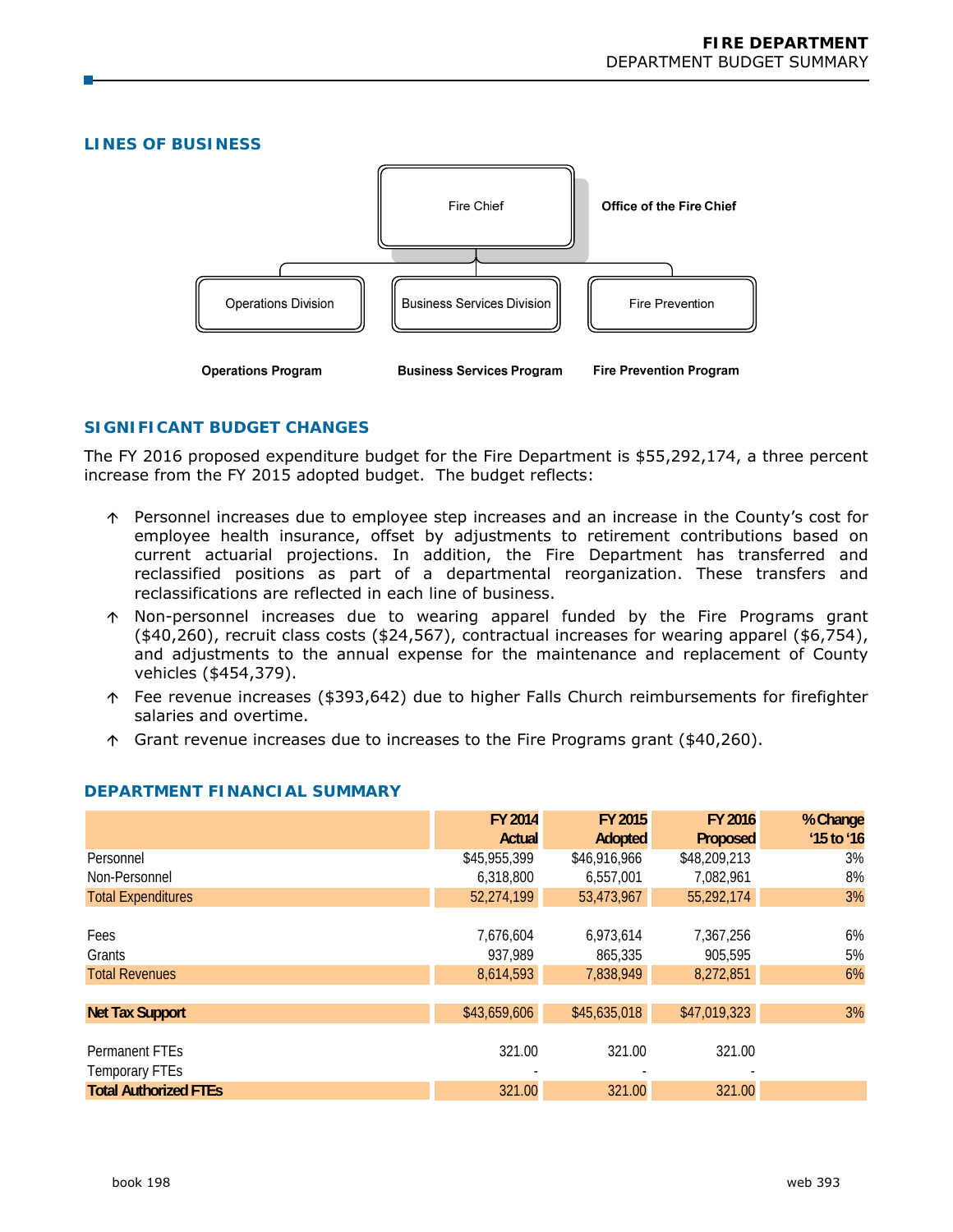#### **OFFICE OF THE FIRE CHIEF**

### **PROGRAM MISSION**

To support the overall mission of the Department by providing executive leadership, guidance, and coordination. This mission is accomplished by assuring that plans, directives, and Departmental vision are in alignment with the County's vision statement.

# **SIGNIFICANT BUDGET CHANGES**

 $\uparrow$  Personnel increases due to employee step increases, an increase in the County's cost for employee health insurance, and the transfer of positions as part of a Departmental reorganization; offset by adjustments to retirement contributions based on current actuarial projections.

The FY 2016 Proposed budget reflects the following position transfers:

- The transfer in of a Deputy Fire Chief (\$253,095, 1.0 FTE), a Battalion Chief (\$232,572, 1.0 FTE), and a Captain I (\$158,019, 1.0 FTE) from the Business Services division;
- The transfer in of a Captain I (\$165,710, 1.0 FTE) from the Operations division;
- The transfer out of Physician (\$244,007, 1.0 FTE) to the Operations division.

|                            | FY 2014    | FY 2015     | FY 2016     | % Change   |
|----------------------------|------------|-------------|-------------|------------|
|                            | Actual     | Adopted     | Proposed    | '15 to '16 |
| Personnel                  | \$202,083  | \$1,096,919 | \$1,560,785 | 42%        |
| Non-Personnel              | 17,670     |             |             |            |
| <b>Total Expenditures</b>  | 219,753    | 1,096,919   | 1,560,785   | 42%        |
|                            |            |             |             |            |
| <b>Total Revenues</b>      | \$255,093  |             |             |            |
|                            |            |             |             |            |
| <b>Net Tax Support</b>     | (\$35,340) | \$1,096,919 | \$1,560,785 | 42%        |
|                            |            |             |             |            |
| Permanent FTE <sub>S</sub> | 3.00       | 5.00        | 8.00        |            |
| <b>Temporary FTEs</b>      |            |             |             |            |
| <b>Authorized FTEs</b>     | 3.00       | 5.00        | 8.00        |            |

## **PROGRAM FINANCIAL SUMMARY**

#### **PERFORMANCE MEASURES**

| <b>Critical Measures</b>                                                     | Actual | Actual | <b>Actual</b> |     | FY 2011 FY 2012 FY 2013 FY 2014 FY 2015 FY 2016<br><b>Actual Estimate Estimate</b> |     |
|------------------------------------------------------------------------------|--------|--------|---------------|-----|------------------------------------------------------------------------------------|-----|
| Number of fire deaths                                                        |        |        |               |     |                                                                                    |     |
| Number of large loss fires (greater than<br> \$50,000                        | 3      | 16     | 20            |     | 9                                                                                  |     |
| Percentage of emergency incidents reached<br>within four minutes of dispatch | 49%    | 46%    | 45%           | 48% | 45%                                                                                | 45% |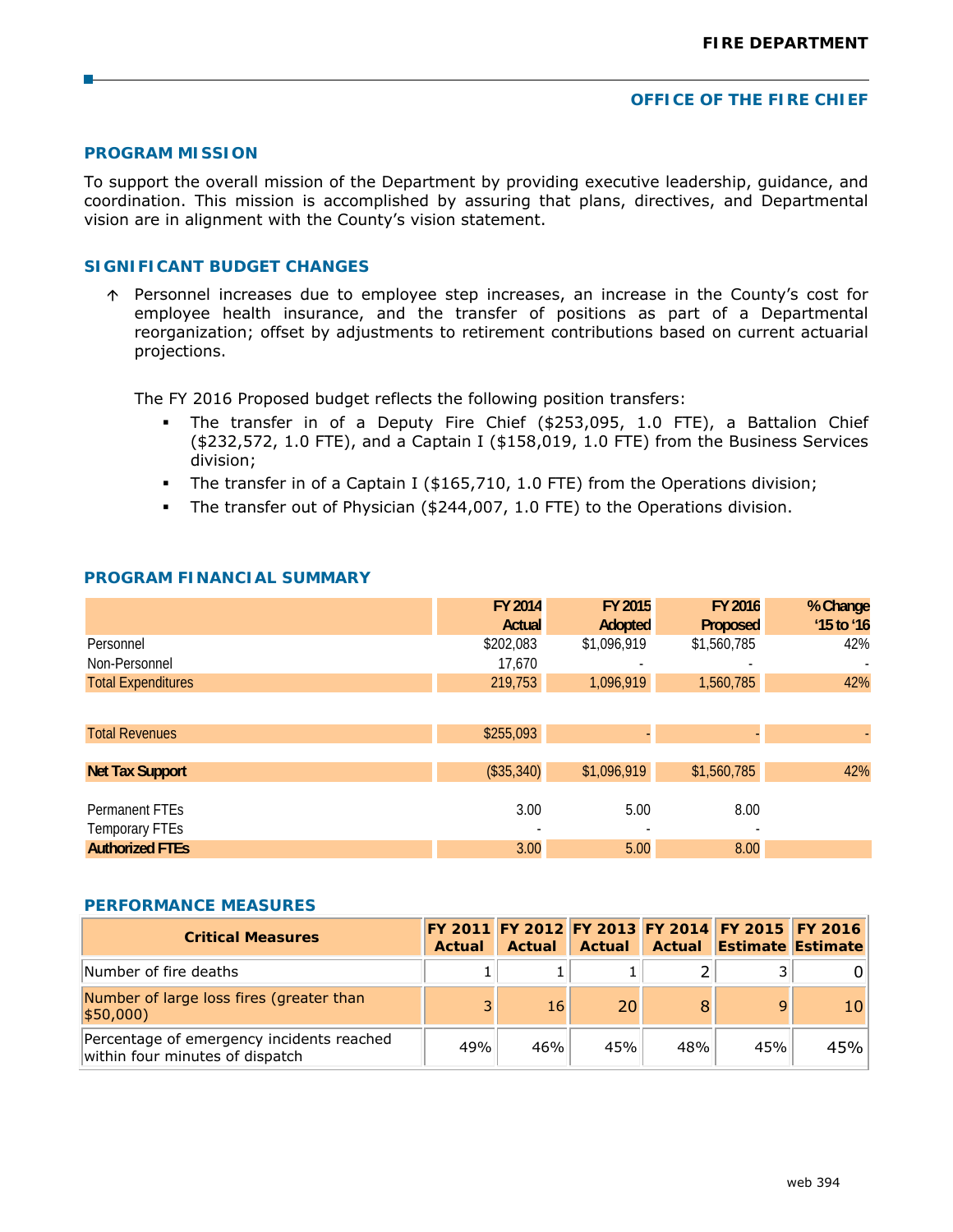# **PROGRAM MISSION**

To reduce or eliminate threats to life, property, and the environment through effective emergency and non-emergency response to requests for service.

- Operations personnel are trained and certified to respond to fire and emergency medical incidents, hazardous materials incidents, and specialized rescue situations (Technical Rescue). Approximately 30 percent of Operations personnel are trained in Advanced Life Support (paramedic) to provide comprehensive pre-hospital care. The program continues training efforts to increase the number of Advanced Life Support providers in order to staff paramedic engine companies, improve the management skills of fire department officers, and continue the focus on preparing emergency responders for dealing with catastrophic incidents and acts of terrorism.
- **The Department has a goal of a working smoke detector on each floor of every residence.** Through Operation FireSafe, Operations personnel provide home safety checks and install smoke and carbon monoxide detectors upon request, work with apartment managers to ensure working smoke detectors in rental units, and develop pre-plans for responses to various buildings.

#### **SIGNIFICANT BUDGET CHANGES**

 Personnel increases due to employee step increases, an increase in the County's cost for employee health insurance, the annual adjustments to recruit class expenses based on FY 2016 projections, and the transfer of positions as part of a Departmental reorganization; offset by adjustments to retirement contributions based on current actuarial projections.

The FY 2016 Proposed budget reflects the following position transfers:

- The transfer in of a Physician (\$244,007, 1.0 FTE) from the Fire Chief's Office;
- The transfer in of an EMS Lieutenant (\$159,089, 1.0 FTE) from the Business Services division;
- The transfer in of an EMS Lieutenant (\$125,186, 1.0 FTE), two Fire Captain II positions (\$401,180, 2.0 FTEs), an Administrative Technician I (\$77,418, 1.0 FTE), four Fire Marshall I positions (\$481,116, 4.0 FTEs), and three Fire Inspectors (\$267,074, 3.0 FTEs) from the Fire Prevention division;
- The transfer out of a Fire Captain I (\$165,710, 1.0 FTE) to the Fire Chief's Office.
- $\uparrow$  Non-personnel increases due to an increase in wearing apparel funded by the Fire Programs grant (\$40,260).
- $\uparrow$  Fee revenue increases due to an increase in Falls Church reimbursements for firefighter salaries and overtime (\$399,642).
- Grant revenue increases due to increases to the Fire Programs grant (\$40,260).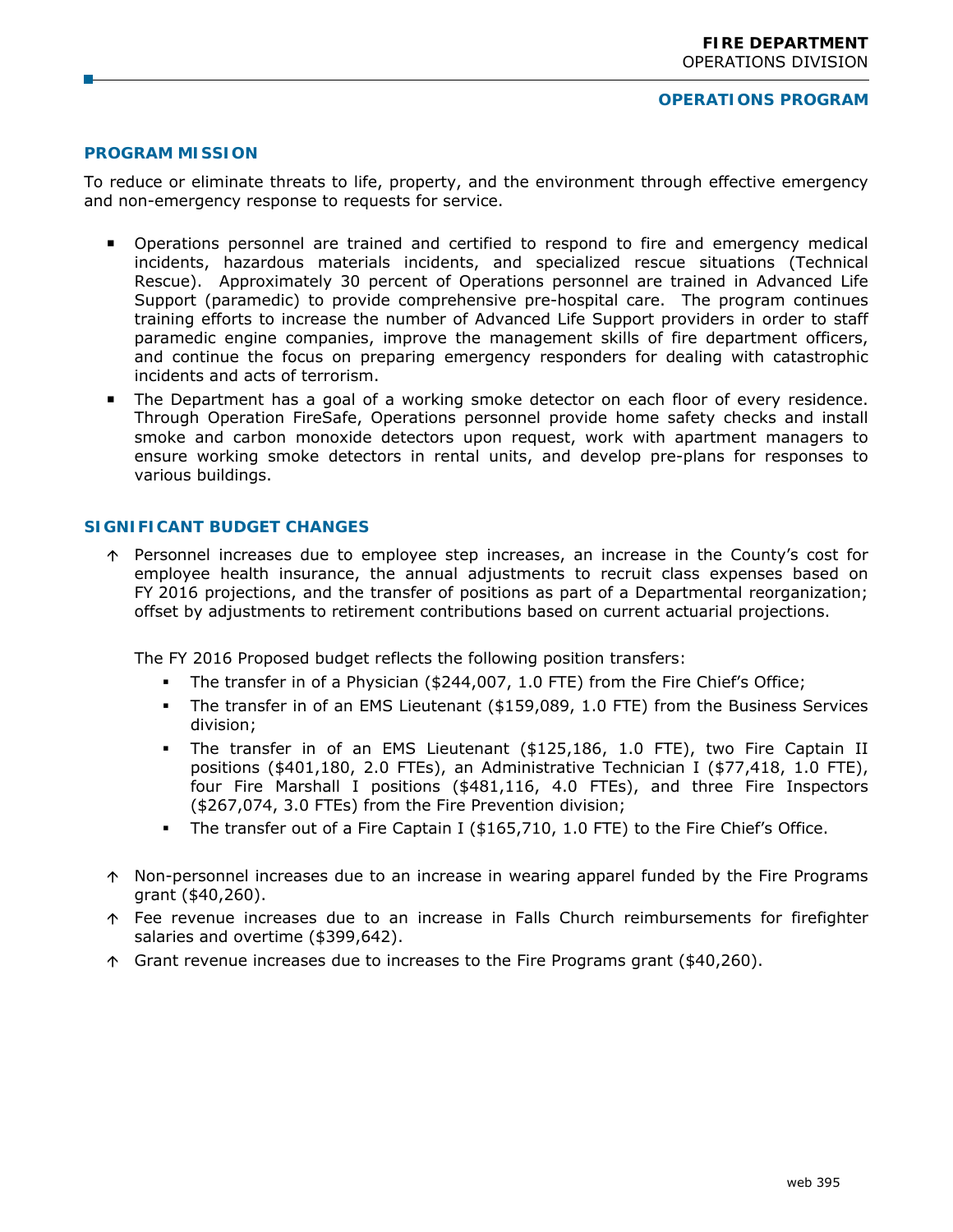# **OPERATIONS PROGRAM**

### **PROGRAM FINANCIAL SUMMARY**

|                           | FY 2014      | FY 2015      | <b>FY 2016</b> | % Change     |
|---------------------------|--------------|--------------|----------------|--------------|
|                           | Actual       | Adopted      | Proposed       | $'15$ to '16 |
| Personnel                 | \$42,382,146 | \$39,912,941 | \$42,770,069   | 7%           |
| Non-Personnel             | 924,138      | 887,096      | 927,356        | 5%           |
| <b>Total Expenditures</b> | 43,306,284   | 40,800,037   | 43,697,425     | 7%           |
|                           |              |              |                |              |
| Fees                      | 2,121,390    | 2,194,114    | 2,593,756      | 18%          |
| Grants                    | 735,470      | 865,335      | 905.595        | 5%           |
| <b>Total Revenues</b>     | 2,856,860    | 3,059,449    | 3,499,351      | 14%          |
|                           |              |              |                |              |
| <b>Net Tax Support</b>    | \$40,449,424 | \$37,740,588 | \$40,198,074   | 7%           |
|                           |              |              |                |              |
| Permanent FTEs            | 271.00       | 271.00       | 283.00         |              |
| <b>Temporary FTEs</b>     |              |              |                |              |
| <b>Authorized FTEs</b>    | 271.00       | 271.00       | 283.00         |              |

#### **PERFORMANCE MEASURES**

| <b>Critical Measures</b>                                                     | Actual | Actual |     |     | FY 2011 FY 2012 FY 2013 FY 2014 FY 2015 FY 2016<br>Actual Actual Estimate Estimate |     |
|------------------------------------------------------------------------------|--------|--------|-----|-----|------------------------------------------------------------------------------------|-----|
| Average response time (in minutes)                                           | 4.2    | 4.2    | 4.2 | 4.3 | 4.0                                                                                | 4.0 |
| Percentage of emergency incidents reached<br>within four minutes of dispatch | 49%    | 46%    | 45% | 48% | 45%                                                                                | 45% |

| <b>Supporting Measures</b>                             | <b>FY 2011</b><br>Actual | <b>FY 2012</b><br>Actual | <b>FY 2013</b><br><b>Actual</b> | <b>FY 2014</b><br><b>Actual</b> | <b>FY 2015</b><br><b>Estimate</b> | <b>FY 2016</b><br><b>Estimate</b> |
|--------------------------------------------------------|--------------------------|--------------------------|---------------------------------|---------------------------------|-----------------------------------|-----------------------------------|
| Advanced Life Support (ALS) training hours             | 18,969                   | 21,616                   | 21,596                          | 20,172                          | 19,056                            | 19,000                            |
| Basic Life Support (BLS) training hours                | 16,840                   | 21,160                   | 11,520                          | 15,360                          | 15,840                            | 15,800                            |
| Emergency Medical Services (EMS) incident<br>responses | 15,808                   | 16,517                   | 15,918                          | 15,150                          | 16,500                            | 16,000                            |
| Fire incident responses                                | 6,845                    | 6,517                    | 6,141                           | 6,286                           | 6,500                             | 6,500                             |
| Firefighter training hours                             | 119,160                  | 137,040                  | 107,280                         | 128,644                         | 123,000                           | 115,000                           |
| Hazardous materials incident responses                 | 1,100                    | 953                      | 1,018                           | 852                             | 1,000                             | 1,000                             |
| Public service non-emergency incident<br>responses     | 1,725                    | 1,585                    | 1,807                           | 1,723                           | 1,600                             | 1,600                             |
| Total Arlington units responding to all<br>incidents   | 51,482                   | 51,149                   | 49,943                          | 54,401                          | 51,500                            | 52,000                            |

- The four minute response time estimate consists of one minute from time of dispatch to get underway and three minutes driving time to arrive on scene for all calls.
- Firefighter training hours fluctuate each year based on the number of recruits in school.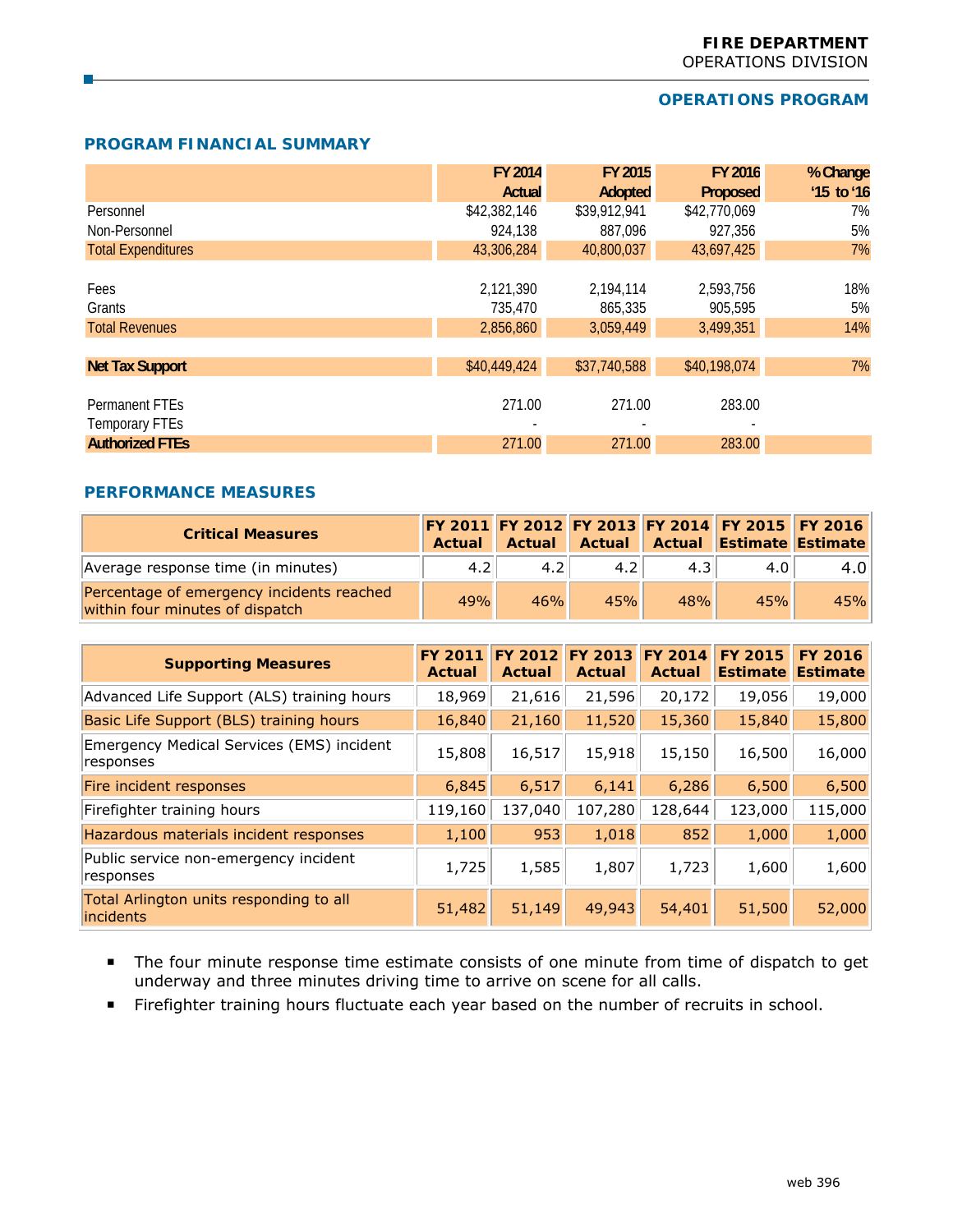#### **BUSINESS SERVICES PROGRAM**

# **PROGRAM MISSION**

To support the overall mission of the Fire Department so that principal emergency response, life safety, and fire protection functions can be provided in a timely, efficient, and effective manner.

- Manages the Department's facilities, coordinating with the Department of Environmental Services for all needed repairs and major facility related projects. Additionally, this function coordinates with the City of Falls Church Department of Public Works for needed repairs and maintenance of Fire Station 6 (a joint facility between the City of Falls Church and Arlington County).
- Manages the telephone and data networks for the Department and acts as the Departmental telephone and data coordinator for the Department of Technology Services.
- **Provides support for all programs concerning expenditures and revenues of the Department,** including developing, implementing, monitoring, and managing the Department's yearly financial plan, and managing the ambulance billing and fee collection services.
- Provides the necessary products and support for communications and decision making within the Department; manages all Departmental records and reports; develops reports, patterns and profiles in order for senior management to make critical and time-sensitive decisions.
- Procures and distributes all firefighter personal protective equipment (turnout gear, helmets, uniforms, etc.), and emergency medical supplies for all uniformed members and volunteer personnel.
- Manages the Department's fleet of vehicles and works with the Department of Environmental Services (DES) Equipment Bureau in the specification and procurement process for all Departmental vehicles.
- **Procures and maintains all small tools and equipment needed by the Department including** repair and maintenance of all Self-Contained Breathing Apparatus (SCBA) used by personnel.
- Coordinates all health related issues for uniformed members of the Department, including: all pre-employment, periodic, annual, and special physicals for members of the Hazardous Materials Response Team; coordinates with the Department of Human Services (DHS) for other health related services and with DHS and outside contractors to assist members returning to duty from occupational injuries or illnesses.
- Provides recruit training in addition to the daily training required for all Firefighters and Medics. Training for recruits is provided in-house by several uniformed personnel from other programs throughout the Department, in addition to the small dedicated training staff assigned to the Department's Training Academy.
- **Provides administrative support to Department personnel, including recruitment and** processing of applicants, payroll, personnel actions, maintenance of employee records, promotional processes, and other related services. Administrative support functions include human resources management and administrative/clerical support.

# **SIGNIFICANT BUDGET CHANGES**

 $\sqrt{ }$  Personnel decreases due to adjustments to retirement contributions based on current actuarial projections and the transfer and reclassification of positions as part of a Departmental reorganization; offset by employee step increases and an increase in the County's cost for employee health insurance.

The FY 2016 Proposed budget reflects the following position transfers:

 The transfer out of a Deputy Fire Chief (\$253,095, 1.0 FTE), an EMS Battalion Chief (\$225,485, 1.0 FTE), and an EMS Captain I (\$158,089, 1.0 FTE) to the Office of the Fire Chief;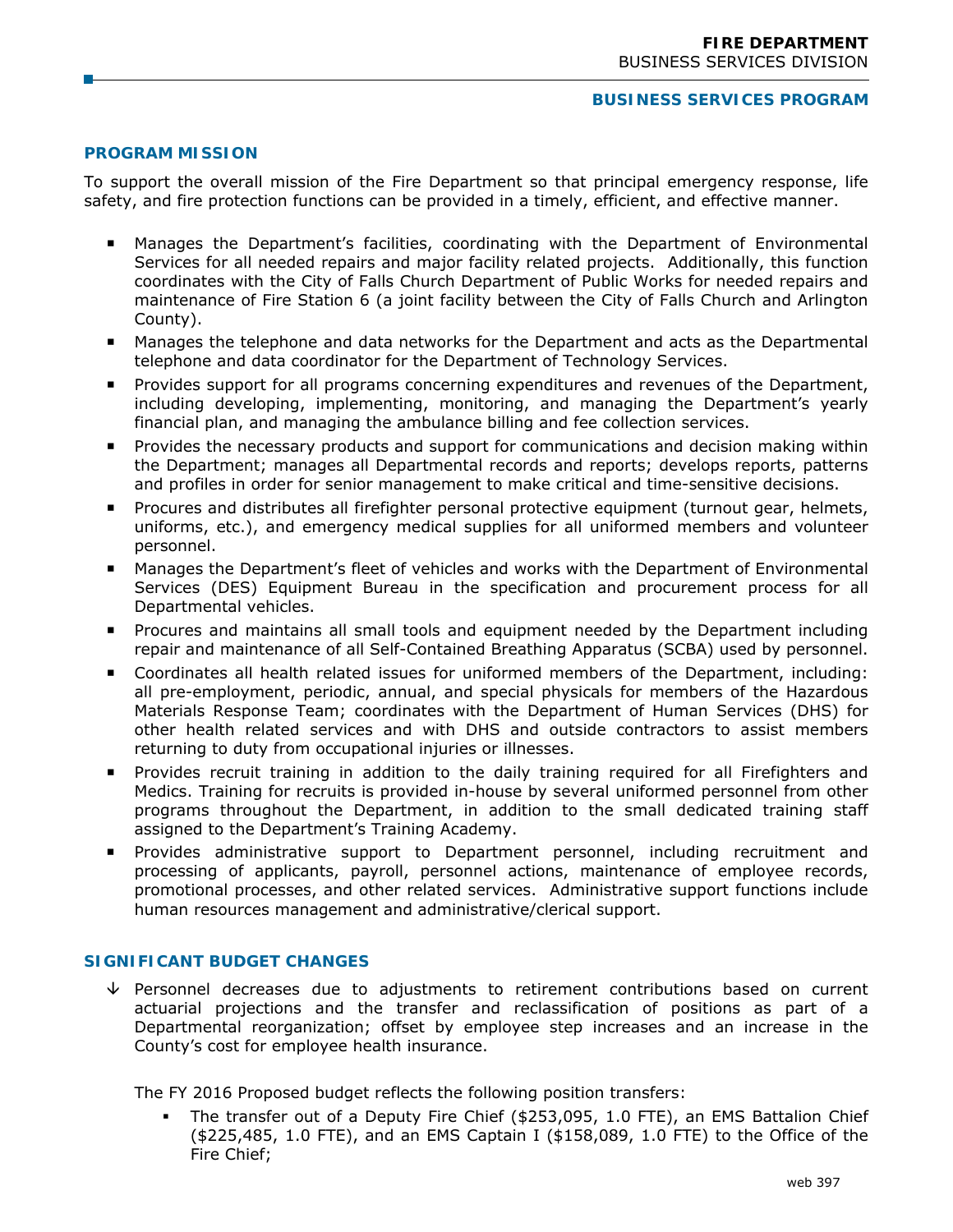# **BUSINESS SERVICES PROGRAM**

- The transfer out of an EMS Lieutenant (\$159,089, 1.0 FTE) and two EMS Captains (\$401,180, 2.0 FTEs) to the Operations division.
- $\uparrow$  Non-personnel increases due to adjustments to the annual expense for the maintenance and replacement of County vehicles and City of Falls Church lease payments for equipment at Fire Station Six (\$454,379), expenses related to the recruit school that includes recruit physicals, background checks, and polygraphs (\$8,925), recruit personal protective clothing (\$21,142), and wearing apparel (\$6,754). These increases are offset by the removal of funding for a rental van (\$5,500).

## **PROGRAM FINANCIAL SUMMARY**

|                                  | FY 2014     | FY 2015     | FY 2016     | % Change                 |
|----------------------------------|-------------|-------------|-------------|--------------------------|
|                                  | Actual      | Adopted     | Proposed    | $'15$ to '16             |
| Personnel                        | \$1,227,908 | \$2,807,368 | \$1,702,487 | $-39%$                   |
| Non-Personnel                    | 5,082,792   | 5,532,026   | 6,017,726   | 9%                       |
| <b>Total Expenditures</b>        | 6,310,700   | 8,339,394   | 7,720,213   | $-7%$                    |
| Fees<br>Grants                   | 2,973,095   | 3,300,000   | 3,300,000   | $\overline{\phantom{a}}$ |
| <b>Total Revenues</b>            | 2,973,095   | 3,300,000   | 3,300,000   |                          |
|                                  |             |             |             |                          |
| <b>Net Tax Support</b>           | \$3,337,605 | \$5,039,394 | \$4,420,213 | $-12%$                   |
| Permanent FTEs<br>Temporary FTEs | 21.00       | 19.00       | 13.00       |                          |
| <b>Authorized FTEs</b>           | 21.00       | 19.00       | 13.00       |                          |

#### **PERFORMANCE MEASURES**

| <b>Critical Measures</b>                                                           | FY 2011<br>Actual | Actual | Actual | Actual | FY 2012 FY 2013 FY 2014 FY 2015 FY 2016<br><b>Estimate Estimate</b> |      |
|------------------------------------------------------------------------------------|-------------------|--------|--------|--------|---------------------------------------------------------------------|------|
| Department facilities passing safety<br>inspection                                 | 100%              | 100%   | 100%   | 100%   | 100%                                                                | 100% |
| Firefighter/Emergency Medical Technician 1<br>trainees passing trainee examination | N/A               | 63%    | 91%    | 100%   | 100%                                                                | 100% |
| Medics passing state certification<br>examination                                  | 86%               | 80%    | 100%   | 100%   | 88%                                                                 | 90%  |

| <b>Supporting Measures</b> | Actual | <b>Actual</b> | Actual I | FY 2011 FY 2012 FY 2013 FY 2014 FY 2015 FY 2016<br><b>Actual Estimate Estimate</b> |  |
|----------------------------|--------|---------------|----------|------------------------------------------------------------------------------------|--|
| Capital projects underway  |        |               |          |                                                                                    |  |

 Recruits graduating from recruit school have one year to take and pass the Probationary Firefighting exam.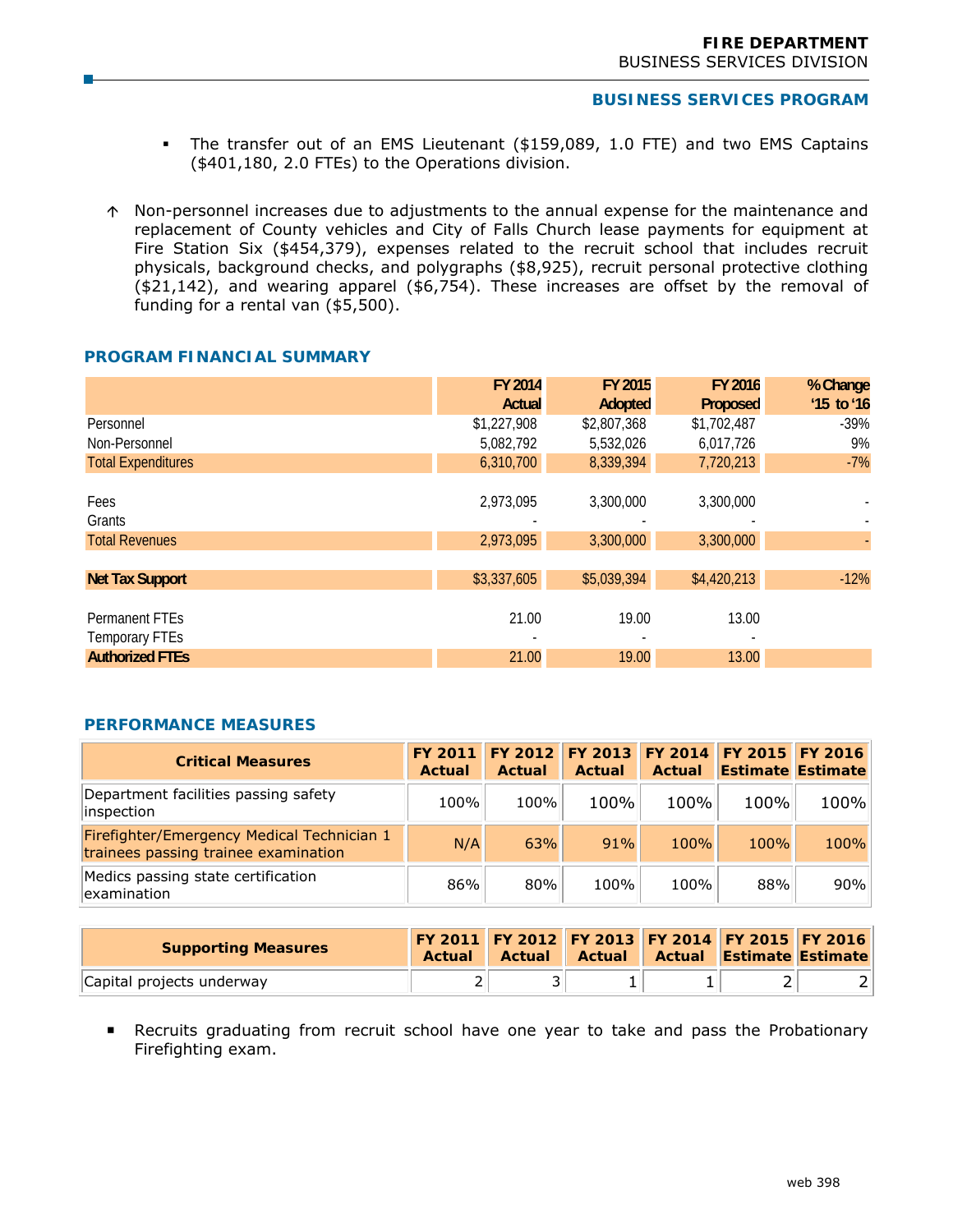#### **FIRE PREVENTION PROGRAM**

#### **PROGRAM MISSION**

To reduce threats to life, property and the environment through education, inspection, enforcement, and community service.

#### **Code Enforcement**

**Enforces the Fire Prevention Code and enforces requirements in the County code in order to** ensure public building safety. These functions are accomplished through comprehensive Fire Prevention Code inspections and ongoing training in the community.

## **Investigations**

 Investigates the causes of fires, explosions and environmental crimes, and renders safe all identified hazardous devices. Investigations are conducted to determine the origin and cause of fires or explosions and determine the circumstances or persons responsible for spills, leaks, and/or clean up of environmental incidents.

# **SIGNIFICANT BUDGET CHANGES**

 $\sqrt{ }$  Personnel decreases due to adjustments to retirement contributions based on current actuarial projections and the transfer and reclassification of positions as part of a Departmental reorganization; offset by employee step increases and an increase in the County's cost for employee health insurance.

The FY 2016 Proposed budget reflects the following position transfers:

- The transfer out of an Administrative position (\$77,418, 1.0 FTE), an EMS Lieutenant (\$125,186, 1.0 FTE), four Fire Marshalls (\$481,116, 4.0 FTEs), and three Fire Inspectors to the Operations Program (\$267,074, 3.0 FTEs).
- $\overline{\triangledown}$  Fee revenue decreases due to a reduction in Childcare fees (\$6,000).

|                           | FY 2014     | FY 2015     | FY 2016     | % Change     |
|---------------------------|-------------|-------------|-------------|--------------|
|                           | Actual      | Adopted     | Proposed    | $'15$ to '16 |
| Personnel                 | \$2,143,263 | \$3,099,738 | \$2,175,872 | -30%         |
| Non-Personnel             | 294,200     | 137,879     | 137,879     |              |
| <b>Total Expenditures</b> | 2,437,463   | 3,237,617   | 2,313,751   | $-29%$       |
|                           |             |             |             |              |
| Fees                      | 2,327,026   | 1,479,500   | 1,473,500   |              |
| Grants                    | 202,519     |             |             |              |
| <b>Total Revenues</b>     | 2,529,545   | 1,479,500   | 1,473,500   |              |
|                           |             |             |             |              |
| <b>Net Tax Support</b>    | (\$92,082)  | \$1,758,117 | \$840,251   | $-52%$       |
|                           |             |             |             |              |
| Permanent FTEs            | 26.00       | 26.00       | 17.00       |              |
| <b>Temporary FTEs</b>     |             |             |             |              |
| <b>Authorized FTEs</b>    | 26.00       | 26.00       | 17.00       |              |

#### **PROGRAM FINANCIAL SUMMARY**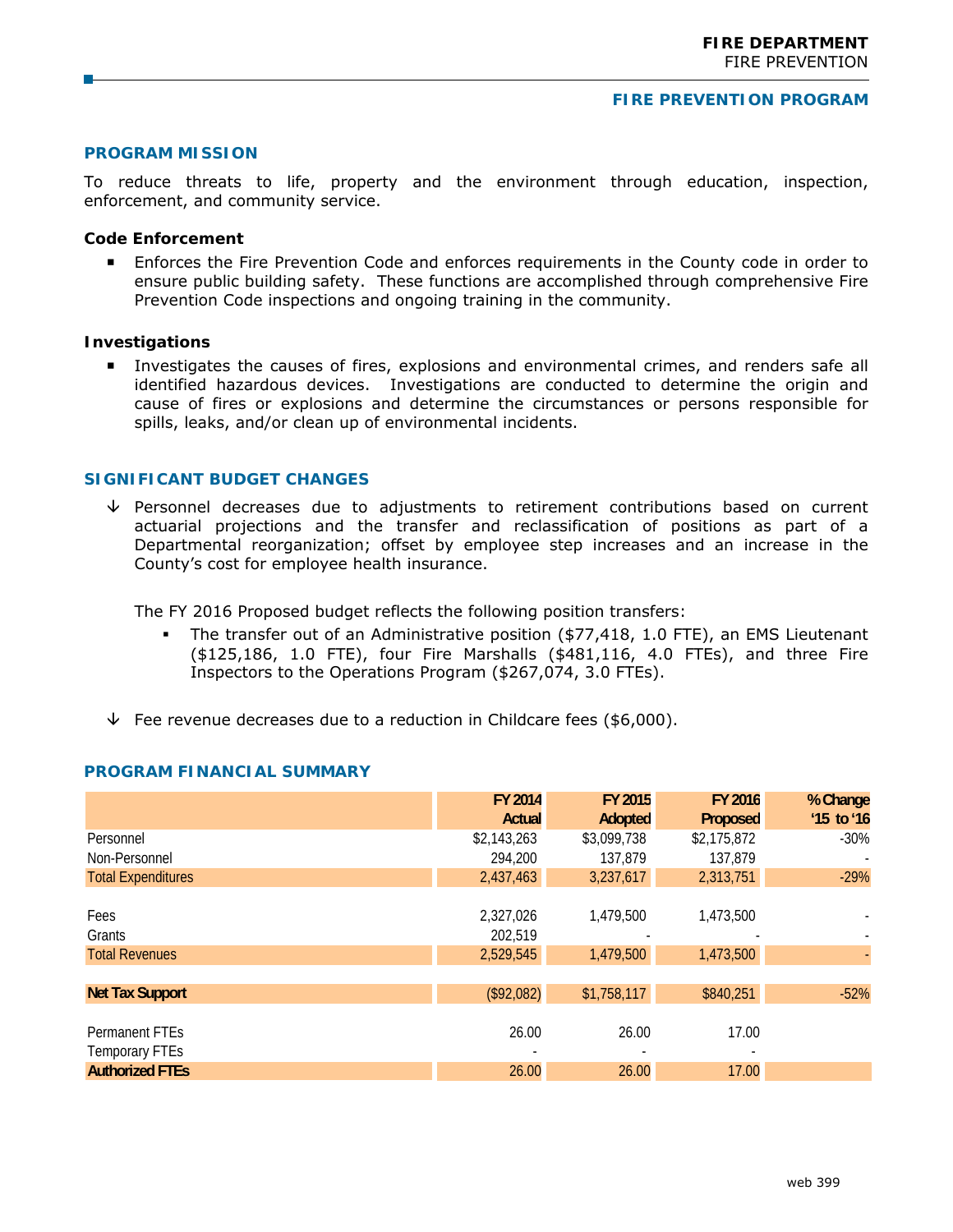#### **FIRE PREVENTION PROGRAM**

# **PERFORMANCE MEASURES**

| <b>Critical Measures</b>                      | <b>FY 2011</b><br><b>Actual</b> | <b>FY 2012</b><br>Actual | FY 2013<br>Actual | <b>FY 2014</b><br>Actual | <b>FY 2015</b><br><b>Estimate</b> | <b>FY 2016</b><br><b>Estimate</b> |
|-----------------------------------------------|---------------------------------|--------------------------|-------------------|--------------------------|-----------------------------------|-----------------------------------|
| Environmental crimes investigated             | 8                               | 9                        | 9                 | q                        | 10                                | 10                                |
| Estimated non-vehicle fire loss<br>(millions) | \$3.0                           | \$3.0                    | \$4.9             | \$2.9                    | \$5.1                             | \$5.0                             |
| Fires investigated                            | 94                              | 91                       | 72                | 86                       | 80                                | 80                                |
| <b>Violations cited</b>                       | 4,461                           | 4,163                    | 3,367             | 3,655                    | 3,700                             | 3,500                             |

| <b>Supporting Measures</b>                                    | <b>FY 2011</b><br>Actual | FY 2012<br>Actual | FY 2013 FY 2014<br>Actual | Actual | <b>FY 2015</b><br><b>Estimate</b> | <b>FY 2016</b><br><b>Estimate</b> |
|---------------------------------------------------------------|--------------------------|-------------------|---------------------------|--------|-----------------------------------|-----------------------------------|
| Fire Prevention Code permits issued                           | 801                      | 1,072             | 1,061                     | 1,096  | 1,150                             | 1,200                             |
| Inspections conducted                                         | 2,900                    | 2,566             | 2,727                     | 2,838  | 2,800                             | 2,800                             |
| Percentage of fire protection systems<br>tested and inspected | 35%                      | 93%               | 93%                       | 93%    | 93%                               | 93%                               |

- Violations cited is a reflection of the inspection process working as designed. The expected increase for FY 2014 and FY 2015 is in anticipation of new properties entering the program. More violations are found in "first visit" buildings, which typically decline as the routine inspection cycle progresses.
- **The Inspection Program includes all Fire Prevention Code, fire protection systems, and** hazardous materials inspections.
- The increase in percentage of fire protection system tests conducted in FY 2012 reflects a more accurate data base of "systems" requiring testing each year. Prior to FY 2012 the data base of over 2,000 included buildings and business that shared a "system" separately, like at a shopping mall. The revised data base includes 1,268 systems and counts shared "systems" as only one. The "system" data base is still in the process of being developed.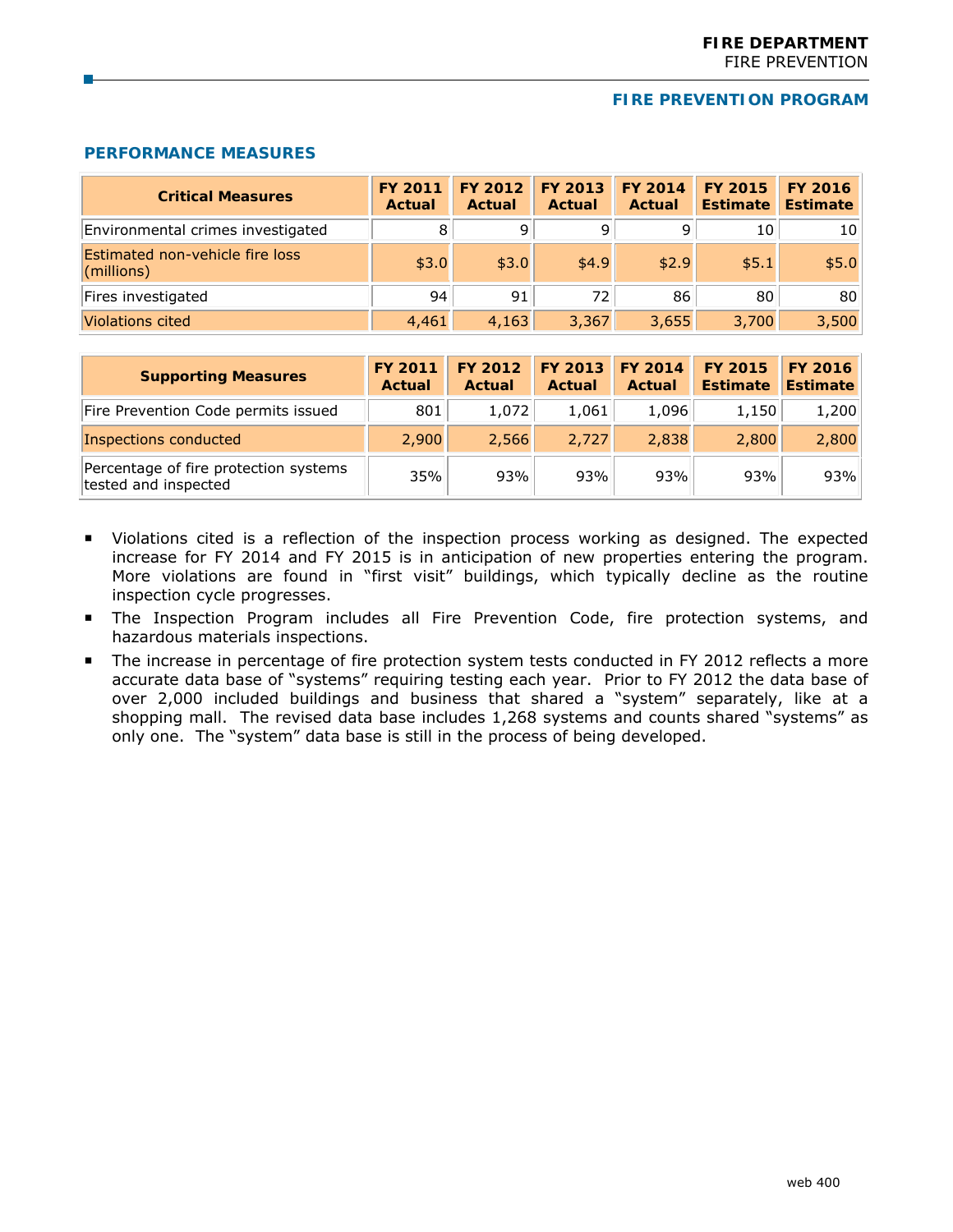

# **EXPENDITURE, REVENUE, NET TAX SUPPORT, AND FULL-TIME EQUIVALENT TRENDS**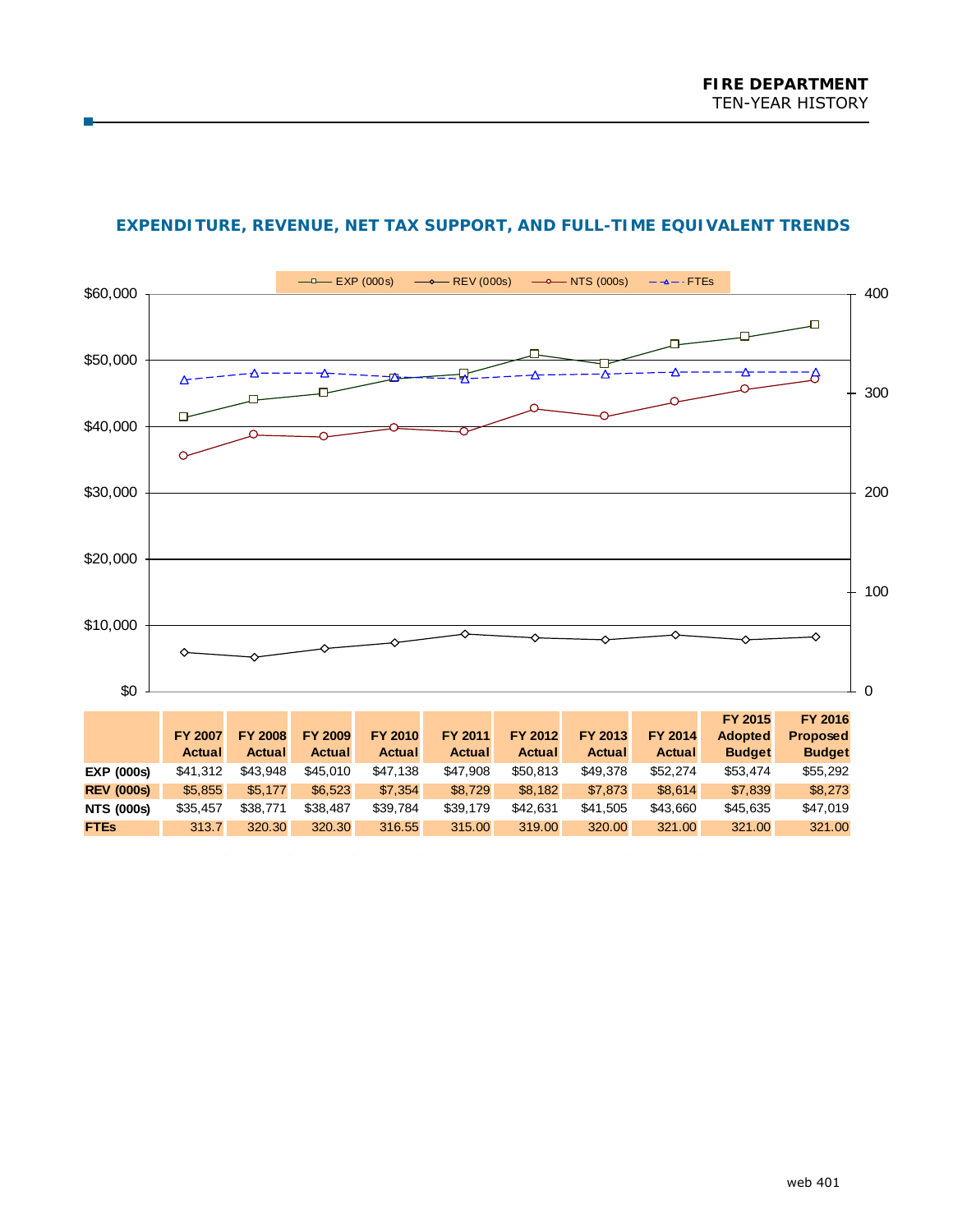| <b>Fiscal</b><br>Year | <b>Description</b>                                                                                                                                                                                                                                                                                                                       | <b>FTEs</b> |
|-----------------------|------------------------------------------------------------------------------------------------------------------------------------------------------------------------------------------------------------------------------------------------------------------------------------------------------------------------------------------|-------------|
| FY 2007               | . County Board added 8.0 FTEs and \$455,022 personnel funding with<br>\$274,667 revenue from Department of Homeland Security, Staffing for<br>Adequate Fire and Emergency Response (SAFER) grant to provide a<br>fourth Firefighter/EMT position on two additional fire apparatus currently<br>staffed with only three Firefighter/EMTs. | 8.0         |
|                       | • 2.0 FTE Fire Marshals were added for support to the Pentagon with full<br>reimbursement from Department of Defense.<br><b>.</b> \$126,478 lease purchase funding was transferred to Non-Departmental                                                                                                                                   | 2.0         |
|                       | accounts.<br>The County vehicle rental increased \$361,941, including maintenance and<br>replacement costs as well as funding for lease financing a ladder truck<br>from the Phase II replacement plan and an increase for Phase III of the<br>vehicle replacement plan.                                                                 |             |
|                       | • Other non-personnel increases include utilities (\$36,686), inflationary<br>increases to contracts (\$50,404) and fuel for County vehicles (\$104,562).                                                                                                                                                                                |             |
| FY 2008               | • The County vehicle rental increased (\$228,416) as well as fuel for County<br>vehicles (\$63,175).                                                                                                                                                                                                                                     |             |
|                       | . Decreases for FY 2007 one-time funding for Fire Programs grant,<br>(\$205,618) and personal protective clothing for recruits (\$27,125).                                                                                                                                                                                               |             |
|                       | • Ambulance billing collections increased (\$638,842) as well as the cost to<br>the contractor for collection of the billings (\$47,913).                                                                                                                                                                                                |             |
|                       | . Increases in the Pentagon Fire Marshall, HAZMAT and NMRT grants all<br>due to corresponding increases in personnel costs (\$57,853).                                                                                                                                                                                                   |             |
|                       | • The SAFER grant decreased (\$64,094), due to the declining balance.<br>• The Falls Church billing decreased (\$4,931) based on the reconciliation of<br>prior year payments and a decrease is reflected for the FY 2007 one-time<br>funding for the Fire Programs grant (\$205,618).                                                   |             |
|                       | • Added a grant-funded 0.6 FTE and \$102,562 for the National Metropolitan<br>Response Team (NMRT) and reallocated 6.0 FTEs and \$590,929 from Fire<br>contingent in Non-Departmental as part of the FY 2007 Closeout.                                                                                                                   | 6.6         |
| FY 2009               | • Added funding for overtime expenses (\$312,821), recruitment classes<br>(\$156,494) and grant funding increases for overtime (\$20,562).                                                                                                                                                                                               |             |
|                       | • Decreased personnel expenses due to 1.0 frozen FTE (\$53,497), 2.0<br>uniformed FTEs converted to civilian positions (\$53,995), and the<br>conversion of 2.0 grant funded uniformed positions into fee supported<br>civilian positions (\$65,241).                                                                                    |             |
|                       | Increased funding for utility cost and non-discretionary contractual<br>expenses (\$41,134), special telephone expenses (\$79,934), maintenance<br>for mobile data terminals (\$51,165), operating supplies (\$164,948),                                                                                                                 |             |

protective clothing for the Firefighters (\$289,906), ambulance billing contract due to higher revenue projections (\$57,087), and additional Fire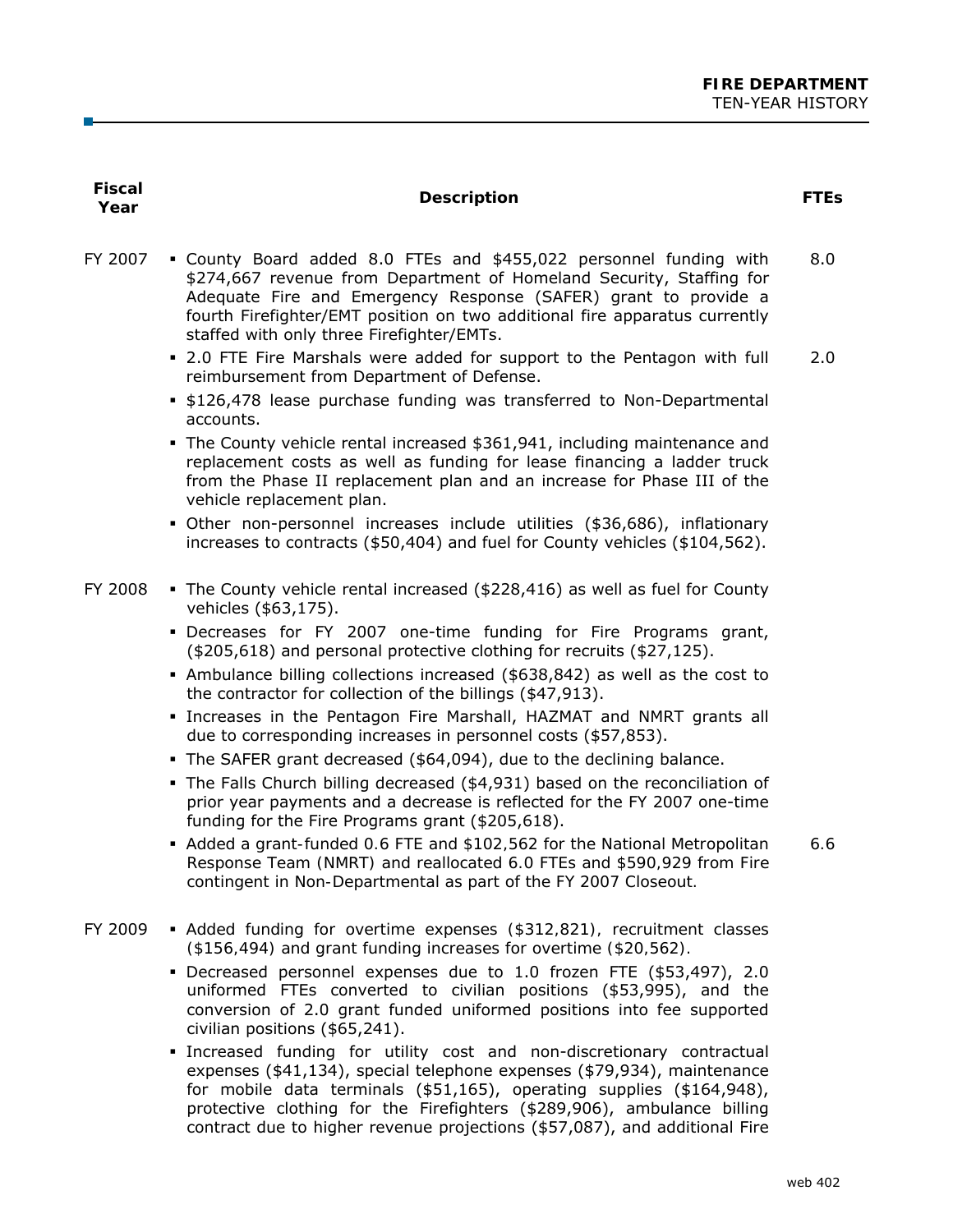| <b>Fiscal</b><br>Year | <b>Description</b>                                                                                                                                                                                                                                                                                                                                                                                                                                                     | <b>FTEs</b> |
|-----------------------|------------------------------------------------------------------------------------------------------------------------------------------------------------------------------------------------------------------------------------------------------------------------------------------------------------------------------------------------------------------------------------------------------------------------------------------------------------------------|-------------|
|                       | Programs grant for operating equipment (\$245,507).                                                                                                                                                                                                                                                                                                                                                                                                                    |             |
|                       | . Reduced funding in a variety of accounts including training, equipment<br>repairs and travel (\$167,512).                                                                                                                                                                                                                                                                                                                                                            |             |
|                       | · Increased revenue for ambulance fees based on FY 2007 actual revenues<br>and fee increases (\$726,158), Fire Inspection Program due to an increase<br>of the system inspection fee from \$85/hour to \$130/hour (\$210,600) and<br>a new charge of \$130/hour for inspection of permitted buildings<br>(\$379,080), and Falls Church reimbursements (\$180,874).                                                                                                     |             |
|                       | Increased revenue for Fire Programs grant (\$245,507), the National<br>Metropolitan Response Team (\$114,673) and the Pentagon Force<br>Protection Agency grant (\$32,249).                                                                                                                                                                                                                                                                                            |             |
|                       | • Decreased revenue due to the phase out of the Staffing for Adequate Fire<br>& Emergency Response (SAFER) grant (\$82,667) and the elimination of<br>the Pentagon Fire Marshalls grant (\$242,362).                                                                                                                                                                                                                                                                   |             |
| FY 2010               | . The County Board added funding for a one-time lump-sump payment of<br>\$500 for employees (\$181,862).                                                                                                                                                                                                                                                                                                                                                               |             |
|                       | · Increased funding for utilities (\$45,910), rental of County vehicles<br>(\$186,204), fuel charges (\$48,331), telephone and communications<br>charges (\$9,314) and uniformed physicals contract (\$10,284).                                                                                                                                                                                                                                                        |             |
|                       | - Eliminated a Field Telecommunications position (\$77,648, 1.0 FTE) and<br>an Administrative Support position (\$76,510, 1.0 FTE); reduced funding<br>for personal protective clothing (\$200,000), repairs to buildings and<br>equipment (\$33,795) printing (\$3,289), postage<br>( \$1,680)<br>and<br>subscriptions (\$2,233); and<br>eliminated the pre-incident planning<br>software on Mobile Data Computers in response apparatus and vehicles<br>$(*39,938).$ | (2.0)       |
|                       | . One-time reductions were made in funding for recruit physicals and<br>psychological testing (\$57,131), recruit wearing apparel (\$169,320), and<br>active recruitment (\$34,167).                                                                                                                                                                                                                                                                                   |             |
|                       | - Eliminated a Battalion Chief position at the Training Academy (\$185,449,<br>1.0 FTE).                                                                                                                                                                                                                                                                                                                                                                               | (1.0)       |
|                       | . Eliminated a Battalion Chief position, a Captain position and a Supply<br>Clerk position (\$393,258, 3.0 FTEs) in Logistics.                                                                                                                                                                                                                                                                                                                                         | (3.0)       |
|                       | - Eliminated the Public Education position (\$83,821, 1.0 FTE) and added<br>three Inspector positions and one Administrative support staff (\$332,354,<br>4.0 FTEs) in Fire Prevention.                                                                                                                                                                                                                                                                                | 3.0         |
|                       | . Eliminated a grant funded HAZMAT position at the Pentagon (\$186,215,<br>1.0 FTE), rescheduled the FY 2010 recruit class to FY 2011 (\$1,227,320),<br>and reduced employee training $$(32,266)$ and subscriptions $$(1,600)$ .                                                                                                                                                                                                                                       | (1.0)       |
|                       | • Increased the temporary Operational Director position by 0.25 FTEs as<br>part of the FY 2009 Closeout.                                                                                                                                                                                                                                                                                                                                                               | 0.25        |

**Increased revenues due to an increased projection in the City of Falls** Church reimbursement (\$261,142), ambulance transport revenue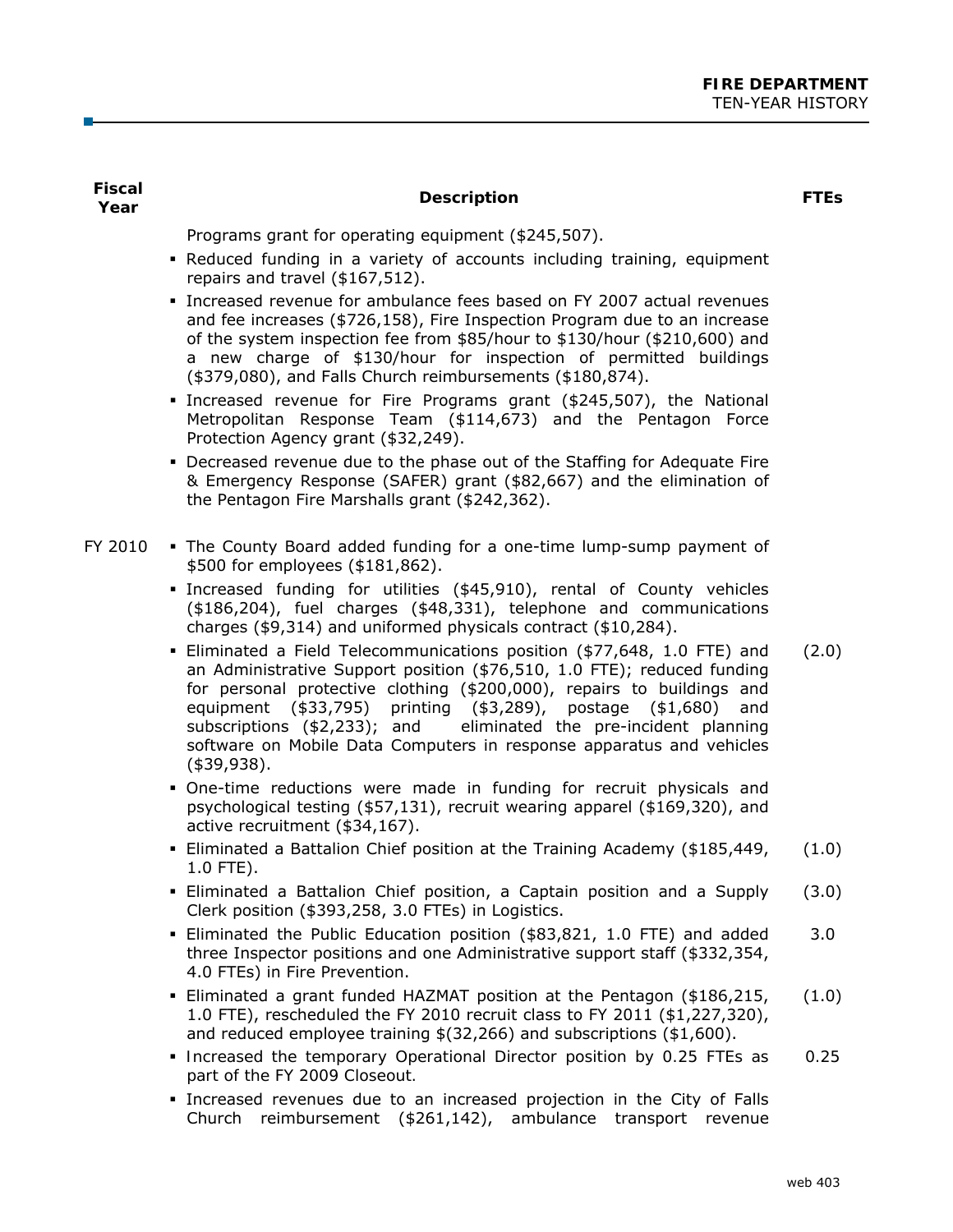| <b>Fiscal</b><br>Year | <b>Description</b>                                                                                                                                                                                                                                                                                                                           | <b>FTES</b> |
|-----------------------|----------------------------------------------------------------------------------------------------------------------------------------------------------------------------------------------------------------------------------------------------------------------------------------------------------------------------------------------|-------------|
|                       | $(*100,000)$ , and additional inspection fee revenues $(*332,354)$ , partially<br>offset by decreases in the SAFER grant (\$77,333) and the HAZMAT<br>Pentagon grant (\$169,493).                                                                                                                                                            |             |
| FY 2011               | • The County Board approved \$759,633 in additional personnel funding for<br>new recruit class in FY 2011. This is in addition to the \$855,750 proposed<br>by the County Manager for a total of \$1,615,383.                                                                                                                                |             |
|                       | - Eliminated a Battalion Chief position assigned to the Office of Emergency<br>Management (\$182,848, 1.0 FTE)                                                                                                                                                                                                                               | (1.0)       |
|                       | . Eliminated one of two Emergency Medical Services Battalion Chief<br>positions through attrition and reduce contracted training services in<br>order to upgrade the temporary Operational Medical Director position in<br>the Office of the Fire Chief to a permanent full-time position (net<br>reduction: \$67,444, 0.55 temporary FTE).  | (0.55)      |
|                       | · Increased funding for recruit physicals, psychological examinations and<br>fingerprinting (\$26,965), personal protective clothing (\$96,278) and<br>recruitment (\$34,167).                                                                                                                                                               |             |
|                       | • Increased fee revenues due to higher projections for ambulance transport<br>fees (\$300,000), partially offset by lower projections for Falls Church<br>billing (\$58,915).                                                                                                                                                                |             |
|                       | • Decreased grant revenues due to the final year of the SAFER grant<br>(\$56,000), partially offset by an increase in the National Medical<br>Response Team grant (\$29,880).                                                                                                                                                                |             |
| FY 2012               | . The County Board restored the Battalion Chief position in Logistics that<br>was eliminated in FY 2010 (\$197,913, 1.0 FTE).                                                                                                                                                                                                                | 1.0         |
|                       | . The County Board approved a one percent one-time lump sum payment<br>for employees at the top step.                                                                                                                                                                                                                                        |             |
|                       | • Added funding for three Community Inspector positions for fire protection<br>systems testing (\$298,124, 3.0 FTEs) and for a recruit class in FY 2012<br>$(*264,860).$                                                                                                                                                                     | 3.0         |
|                       | . Increased funding for computers, phones, uniforms and auto fund<br>charges for the new Community Inspector positions (\$12,889).                                                                                                                                                                                                           |             |
|                       | • Decreased annual expenses for County vehicle charges (\$196,929), fuel<br>charges (\$100,000) and personal protective clothing (\$11,466)                                                                                                                                                                                                  |             |
|                       | • Increased fee revenues in systems testing (\$332,800) due to the addition<br>of the three Community Inspectors, and higher projections for ambulance<br>transport fees (\$35,000), partially offset by lower projections for<br>permitted<br>buildings<br>inspections (\$158,269)<br>Falls<br>Church<br>and<br>reimbursements (\$106,259). |             |
| FY 2013               | • County Board approved two additional holidays for FY 2013 (\$55,000).<br>· Decreased personnel expenses due to a decrease in the number of                                                                                                                                                                                                 |             |

г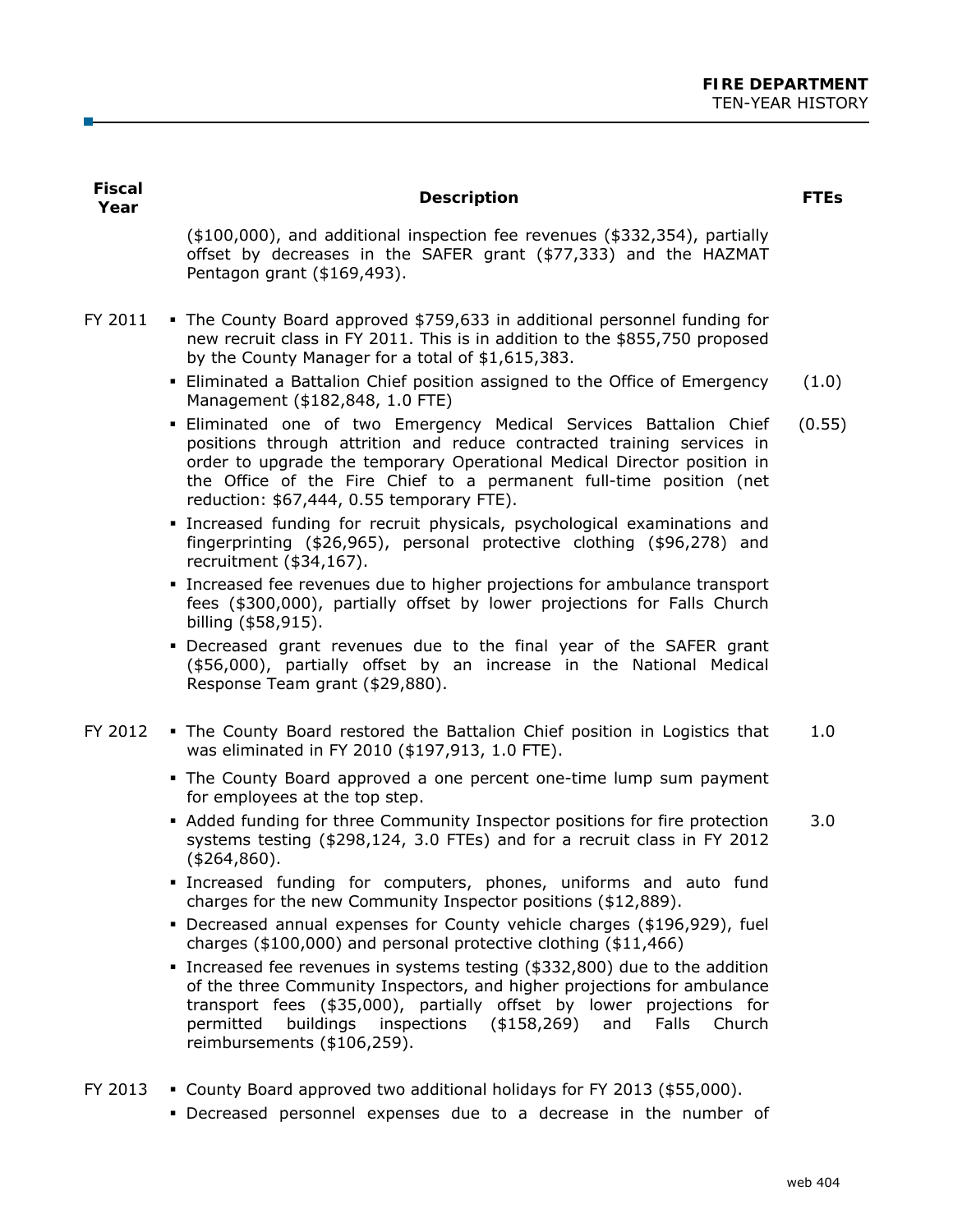**Fiscal** 

# **Year Description FTEs**

recruits from 26 to 13.

- Elimination of overtime expense funded by the National Medical Response Team (NMRT) contract.
- Conversion of an NMRT funded position into a County funded Inspector position to review site plans in conjunction with the Department of Community Planning, Housing and Development (CPHD). The full cost of this position is reimbursed by CPHD.
- Additional funding for fuel (\$74,700).
- Increased Auto Fund charges (\$325,392).
- Increased expense for protective clothing for recruits (\$48,558).
- Additional costs for maintenance, repairs, and fuel for Falls Church fire apparatus and medic unit (\$95,000), which are reimbursed by the City. These increases are partially offset by a decrease in the Falls Church reimbursements for other services (\$11,729).
- **-** Reallocation of funding from the Fire Department to the Department of Environmental Services for station bay door maintenance and repairs (\$50,000).
- Increased fee revenues due to higher projections in the fire code permit, inspection fees, and other miscellaneous fees (\$261,334) and ambulance transport fees (\$50,000).
- Decreased grant revenues due to the elimination of the National Medical Response Team grant (\$339,527).
- FY 2014 Personnel increases primarily due to reclassification of uniform positions (\$948,615), and the transfer of a grant funded National Incident Management System (NIMS) position (\$125,000) from the Office of Emergency Management (OEM) to the Fire Department, partially offset by the removal of one-time funding for FY 2013 additional County Board approved holidays (\$55,000). 1.0
	- Increased operating equipment funded by the Four-For-Life grant (\$76,842).
	- Decreased annual expense for the maintenance and replacement of County vehicles (\$45,368).
	- Decreased protective clothing charges for recruit class (\$4,889).
	- Fee revenues increased due to higher projections in Falls Church reimbursements based on the FY 2014 budget for services provided by the County (\$117,532).
	- Grant revenues increased due to the Four-For-Life grant (\$76,842) and the transfer of the NIMS grant from OEM to the Fire Department (\$125,000).
	- Increased ambulance transport fee revenue (\$300,000).
- $FY$  2015  $\bullet$  Non-personnel increased due to changes to the operating agreement for Fire Station Six (\$56,330).